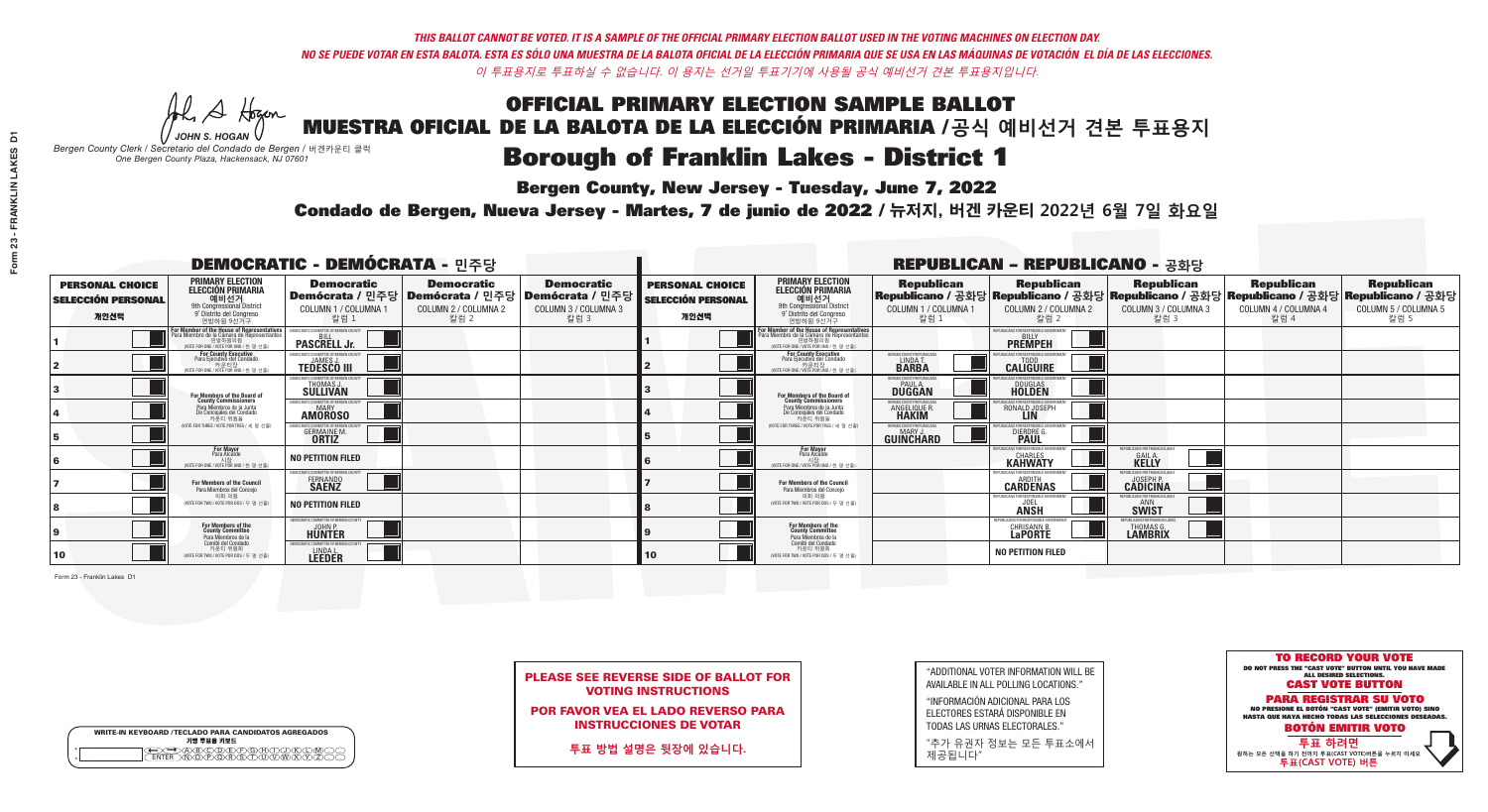**Bergen County, New Jersey - Tuesday, June 7, 2022** 

A Hogan *JOHN S. HOGAN*

| <b>WRITE-IN KEYBOARD /TECLADO PARA CANDIDATOS AGREGADOS</b><br>기명 투표용 키보드 |  |
|---------------------------------------------------------------------------|--|
| >@®©@®®®®®O@<br>`^™@®@®®\$^™™™                                            |  |

*Bergen County Clerk / Secretario del Condado de Bergen /* 버겐카운티 클럭 *One Bergen County Plaza, Hackensack, NJ 07601*

Condado de Bergen, Nueva Jersey - Martes, 7 de junio de 2022 / 뉴저지, 버겐 카운티 2022년 6월 7일 화요일 *One Bergen County Plaza, Hackensack, NJ 07601*



PLEASE SEE REVERSE SIDE OF BALLOT FOR VOTING INSTRUCTIONS

POR FAVOR VEA EL LADO REVERSO PARA INSTRUCCIONES DE VOTAR

**투표 방법 설명은 뒷장에 있습니다.**

| "ADDITIONAL VOTER INFORMATION WILL BE |
|---------------------------------------|
| AVAILABLE IN ALL POLLING LOCATIONS."  |

"INFORMACIÓN ADICIONAL PARA LOS ELECTORES ESTARÁ DISPONIBLE EN TODAS LAS URNAS ELECTORALES."

"추가 유권자 정보는 모든 투표소에서 제공됩니다"

| <b>DEMOCRATIC - DEMÓCRATA - 민주당</b>                         |                                                                                                                                             |                                                            |                                                                                                       |                                                   |                                                             |                                                                                                                                                                  |                                                   | <b>REPUBLICAN - REPUBLICANO - 공화당</b>                                                                                                           |                                                          |                                                   |                                                   |
|-------------------------------------------------------------|---------------------------------------------------------------------------------------------------------------------------------------------|------------------------------------------------------------|-------------------------------------------------------------------------------------------------------|---------------------------------------------------|-------------------------------------------------------------|------------------------------------------------------------------------------------------------------------------------------------------------------------------|---------------------------------------------------|-------------------------------------------------------------------------------------------------------------------------------------------------|----------------------------------------------------------|---------------------------------------------------|---------------------------------------------------|
| <b>PERSONAL CHOICE</b><br><b>SELECCIÓN PERSONAL</b><br>개인선택 | <b>PRIMARY ELECTION</b><br><b>ELECCIÓN PRIMARIA</b><br>예비선거<br>9th Congressional District<br>9° Distrito del Congreso<br>연방하원 9선거구          | <b>Democratic</b><br>COLUMN 1 / COLUMNA 1<br>칼럼 1          | <b>Democratic</b><br>│Demócrata / 민주당│Demócrata / 민주당│Demócrata / 민주당<br>COLUMN 2 / COLUMNA 2<br>칼럼 2 | <b>Democratic</b><br>COLUMN 3 / COLUMNA 3<br>칼럼 3 | <b>PERSONAL CHOICE</b><br><b>SELECCIÓN PERSONAL</b><br>개인선택 | <b>PRIMARY ELECTION</b><br>ELECCIÓN PRIMARIA<br>9th Congressional District<br>9° Distrito del Congreso<br>연방하원 9선거구                                              | <b>Republican</b><br>COLUMN 1 / COLUMNA 1<br>칼럼 1 | <b>Republican</b><br>│Republicano / 공화당│Republicano / 공화당│Republicano / 공화당│Republicano / 공화당│Republicano / 공화당<br>COLUMN 2 / COLUMNA 2<br>칼럼 2 | <b>Republican</b><br>COLUMN 3 / COLUMNA 3<br>칼럼 3        | <b>Republican</b><br>COLUMN 4 / COLUMNA 4<br>칼럼 4 | <b>Republican</b><br>COLUMN 5 / COLUMNA 5<br>칼럼 5 |
|                                                             | or Member of the House of Representatives<br>ara Miembro de la Cámara de Representantes<br>연방하원의원<br>(VOTE FOR ONE / VOTE POR UNO / 한 명 선출) | <b>PASCRELL Jr.</b>                                        |                                                                                                       |                                                   |                                                             | .<br>F <mark>or Member of the House of Representatives</mark><br>Para Miembro de la Cámara de Representantes<br>연방하원의원<br>(VOTE FOR ONE / VOTE POR UNO / 한 명 선출) |                                                   | EPUBLICANS FOR RESPONSIBLE GOVERNME<br><b>PREMPEH</b>                                                                                           |                                                          |                                                   |                                                   |
|                                                             | For County Executive<br>Para Ejecutivo del Condado<br>가운티장<br>(VOTE FOR ONE / VOTE POR UNO / 한 명 선출)                                        | EMOCRATIC COMMITTEE OF BERGEN COUNTY<br><b>TEDESCO III</b> |                                                                                                       |                                                   |                                                             | <b>For County Executive</b><br>Para Ejecutivo del Condado<br>7) 카운티장<br>(VOTE FOR ONE / VOTE POR UNO / 한 명 선출)                                                   | ERGEN COUNTY REPUBLICAN<br>LINDA T.               | PUBLICANS FOR RESPONSIBLE GOVERNMEN<br><b>CALIGUIRE</b>                                                                                         |                                                          |                                                   |                                                   |
|                                                             | For Members of the Board of<br>County Commissioners                                                                                         | EMOCRATIC COMMITTEE OF BERGEN COUNTY<br>THOMAS J.          |                                                                                                       |                                                   |                                                             | For Members of the Board of<br>County Commissioners                                                                                                              | ERGEN COUNTY REPUBLICAN<br>PAUL A.<br>DUGGAN      | <b>DOUGLAS</b>                                                                                                                                  |                                                          |                                                   |                                                   |
|                                                             | Para Miembros de la Junta<br>De Concejales del Condado<br>카우티 위원들                                                                           | IOCRATIC COMMITTEE OF BERGEN COUNT<br><b>AMOROSO</b>       |                                                                                                       |                                                   |                                                             | Para Miembros de la Junta<br>De Concejales del Condado<br>카운티 위원들                                                                                                | <b>ERGEN COUNTY REPUBLICAN</b><br>ANGELIQUE R     | RONALD JOSEPH                                                                                                                                   |                                                          |                                                   |                                                   |
|                                                             | (VOTE FOR THREE / VOTE POR TRES / 세 명 선출)                                                                                                   | ATIC COMMITTEE OF BERGEN C<br>GERMAINE M.<br><b>ORTIZ</b>  |                                                                                                       |                                                   |                                                             | (VOTE FOR THREE / VOTE POR TRES / 세 명 선출)                                                                                                                        | ERGEN COUNTY REPUBLICAN<br><b>GUINCHARD</b>       | <b>DIERDRE</b>                                                                                                                                  |                                                          |                                                   |                                                   |
|                                                             | <b>For Mayor</b><br>Para Alcalde                                                                                                            | NO PETITION FILED                                          |                                                                                                       |                                                   |                                                             | <b>For Mayor</b><br>Para Alcalde<br>(VOTE FOR ONE / VOTE POR UNO / 한 명 선출)                                                                                       |                                                   | HRI ICANS FOR RESPONSIRI E (<br><b>CHARLES</b><br><b>KAHWATY</b>                                                                                | EPUBLICANS FOR FRANKLIN LAKES<br><b>GAIL A.</b><br>KELLY |                                                   |                                                   |
|                                                             | For Members of the Council<br>Para Miembros del Conceio                                                                                     | EMOCRATIC COMMITTEE OF BERGEN COUNTY<br>FERNANDO           |                                                                                                       |                                                   |                                                             | <b>For Members of the Council</b><br>Para Miembros del Concejo                                                                                                   |                                                   | <b>CARDENAS</b>                                                                                                                                 | FPHRI ICANS FOR FRANKLIN LAKE<br><b>CĂDICINA</b>         |                                                   |                                                   |
|                                                             | 의회 의워<br>(VOTE FOR TWO / VOTE POR DOS / 두 명 선출)                                                                                             | <b>NO PETITION FILED</b>                                   |                                                                                                       |                                                   |                                                             | 의회 의워<br>NOTE FOR TWO / VOTE POR DOS / 두 명 선출)                                                                                                                   |                                                   | FPUBLICANS FOR RESPONSIBLE G<br><b>ANSH</b>                                                                                                     | PUBLICANS FOR FRANKLIN LAKES<br><b>SWIST</b>             |                                                   |                                                   |
|                                                             | For Members of the<br>County Committee<br>Para Miembros de la                                                                               | <b>NO PETITION FILED</b>                                   |                                                                                                       |                                                   |                                                             | For Members of the<br>County Committee<br>Para Miembros de la                                                                                                    |                                                   | REPUBLICANS FOR RESPONSIBLE<br><b>CATUOGNO</b>                                                                                                  | CANS FOR FRANKLIN L<br><b>SWIST</b>                      |                                                   |                                                   |
| $ 10\rangle$                                                | Comité del Condado<br>카운티 위원회<br>(VOTE FOR TWO / VOTE POR DOS / 두 명 선출)                                                                     | <b>NO PETITION FILED</b>                                   |                                                                                                       |                                                   | 10                                                          | Comité del Condado<br>카운티 위원회<br>(VOTE FOR TWO / VOTE POR DOS / 두 명 선출)                                                                                          |                                                   | <b>NO PETITION FILED</b>                                                                                                                        |                                                          |                                                   |                                                   |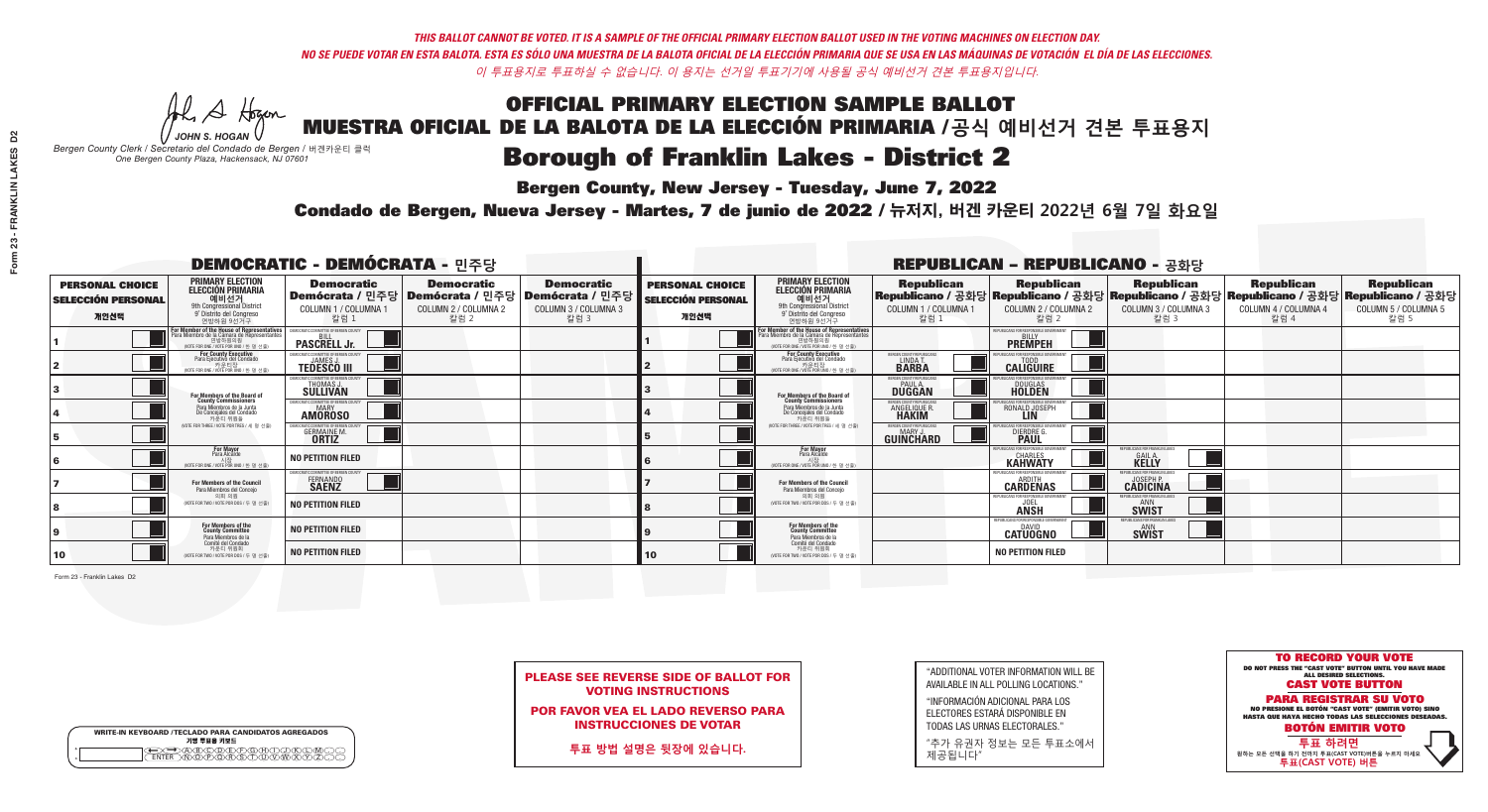**Bergen County, New Jersey - Tuesday, June 7, 2022** 

A Hogan *JOHN S. HOGAN*

| <b>WRITE-IN KEYBOARD /TECLADO PARA CANDIDATOS AGREGADOS</b><br>기명 투표용 키보드 |  |
|---------------------------------------------------------------------------|--|
| <b>FNTFR</b>                                                              |  |

*Bergen County Clerk / Secretario del Condado de Bergen /* 버겐카운티 클럭 *One Bergen County Plaza, Hackensack, NJ 07601*

Condado de Bergen, Nueva Jersey - Martes, 7 de junio de 2022 / 뉴저지, 버겐 카운티 2022년 6월 7일 화요일 *One Bergen County Plaza, Hackensack, NJ 07601*



PLEASE SEE REVERSE SIDE OF BALLOT FOR VOTING INSTRUCTIONS

POR FAVOR VEA EL LADO REVERSO PARA INSTRUCCIONES DE VOTAR

**투표 방법 설명은 뒷장에 있습니다.**

| "ADDITIONAL VOTER INFORMATION WILL BE |
|---------------------------------------|
| AVAILABLE IN ALL POLLING LOCATIONS."  |

"INFORMACIÓN ADICIONAL PARA LOS ELECTORES ESTARÁ DISPONIBLE EN TODAS LAS URNAS ELECTORALES."

"추가 유권자 정보는 모든 투표소에서 제공됩니다"

| <b>DEMOCRATIC - DEMÓCRATA - 민주당</b>                         |                                                                                                                                                          |                                                                           |                                                   |                                                                                                        |                                                             |                                                                                                                                                       |                                                           | <b>REPUBLICAN - REPUBLICANO - 공화당</b>                                                                                                          |                                                                |                                                   |                                                   |
|-------------------------------------------------------------|----------------------------------------------------------------------------------------------------------------------------------------------------------|---------------------------------------------------------------------------|---------------------------------------------------|--------------------------------------------------------------------------------------------------------|-------------------------------------------------------------|-------------------------------------------------------------------------------------------------------------------------------------------------------|-----------------------------------------------------------|------------------------------------------------------------------------------------------------------------------------------------------------|----------------------------------------------------------------|---------------------------------------------------|---------------------------------------------------|
| <b>PERSONAL CHOICE</b><br><b>SELECCIÓN PERSONAL</b><br>개인선택 | <b>PRIMARY ELECTION</b><br><b>ELECCIÓN PRIMARIA</b><br>예비선거<br><sup>9th</sup> Congressional District<br><sup>9'</sup> Distrito del Congreso<br>연방하워 9선거구 | <b>Democratic</b><br>COLUMN 1 / COLUMNA 1<br>칼럼 1                         | <b>Democratic</b><br>COLUMN 2 / COLUMNA 2<br>칼럼 2 | <b>Democratic</b><br>│Demócrata / 민주당│Demócrata / 민주당│Demócrata / 민주당│<br>COLUMN 3 / COLUMNA 3<br>칼럼 3 | <b>PERSONAL CHOICE</b><br><b>SELECCIÓN PERSONAL</b><br>개인선택 | <b>PRIMARY ELECTION</b><br>ELECCIÓN PRIMARIA<br>9th Congressional District<br>9° Distrito del Congreso<br>연방하워 9선거구                                   | <b>Republican</b><br>COLUMN 1 / COLUMNA 1<br>칼럼 1         | <b>Republican</b><br>Republicano / 공화당 Republicano / 공화당 Republicano / 공화당 Republicano / 공화당 Republicano / 공화당<br>COLUMN 2 / COLUMNA 2<br>칼럼 2 | <b>Republican</b><br>COLUMN 3 / COLUMNA 3<br>칼럼 3              | <b>Republican</b><br>COLUMN 4 / COLUMNA 4<br>칼럼 4 | <b>Republican</b><br>COLUMN 5 / COLUMNA 5<br>칼럼 5 |
|                                                             | or Member of the House of Representatives<br>ara Miembro de la Cámara de Representantes<br>연방하원의원<br>(VOTE FOR ONE / VOTE POR UNO / 한 명 선출)              | <b>PASCRELL Jr.</b>                                                       |                                                   |                                                                                                        |                                                             | <b>For Member of the House of Representatives<br/>Para Miembro de la Cámara de Representantes</b><br>연방하원의원<br>(VOTE FOR ONE / VOTE POR UNO / 한 명 선출) |                                                           | <b>PREMPEH</b>                                                                                                                                 |                                                                |                                                   |                                                   |
|                                                             | For County Executive<br>Para Ejecutivo del Condado<br>7 카운티장<br>(VOTE FOR ONE / VOTE POR UNO / 한 명 선출)                                                   | DEMOCRATIC COMMITTEE OF BERGEN COUNTY<br><b>TEDESCO III</b>               |                                                   |                                                                                                        |                                                             | For County Executive<br>Para Ejecutivo del Condado<br>7 카운티장<br>(VOTE FOR ONE / VOTE POR UNO / 한 명 선출)                                                | BERGEN COUNTY REPUBLICAN<br>LINDA T.                      | <b>CALIGUIRE</b>                                                                                                                               |                                                                |                                                   |                                                   |
|                                                             | For Members of the Board of<br>County Commissioners                                                                                                      | EMOCRATIC COMMITTEE OF BERGEN COUN<br><b>THOMAS J.</b><br><b>SULLIVAN</b> |                                                   |                                                                                                        |                                                             | For Members of the Board of<br>County Commissioners                                                                                                   | ERGEN COUNTY REPUBLICA<br><b>PAUL A.</b><br><b>DUGGAN</b> | <b>DOUGLAS</b><br><b>HOLDEN</b>                                                                                                                |                                                                |                                                   |                                                   |
|                                                             | Para Miembros de la Junta<br>De Concejales del Condado<br>카우티 위원들                                                                                        | <b>10CRATIC COMMITTEE OF BERGEN COUNT</b><br><b>AMOROSO</b>               |                                                   |                                                                                                        |                                                             | Para Miembros de la Junta<br>De Concejales del Condado<br>카우티 위원들                                                                                     | ERGEN COUNTY REPUBLICAN<br>ANGELIQUE R                    | ICANS FOR RESPONSIBLE GOVERNMEN<br>RONALD JOSEPH                                                                                               |                                                                |                                                   |                                                   |
|                                                             | NOTE FOR THREE / VOTE POR TRES / 세 명 선출)                                                                                                                 | 'RATIC COMMITTEE OF RERGEN COLIN<br><b>GERMAINE M.</b><br><b>ORTIZ</b>    |                                                   |                                                                                                        |                                                             | (VOTE FOR THREE / VOTE POR TRES / 세 명 선출)                                                                                                             | BERGEN COUNTY REPUBLICANS<br><b>GUINCHARD</b>             | LICANS FOR RESPONSIBLE (<br>DIERDRE G                                                                                                          |                                                                |                                                   |                                                   |
|                                                             | <b>For Mayor</b><br>Para Alcalde<br>NOTE FOR ONE / VOTE POR UNO / 한 명 신                                                                                  | <b>NO PETITION FILED</b>                                                  |                                                   |                                                                                                        |                                                             | For Mayor<br>Para Alcalde<br>(VOTE FOR ONE / VOTE POR UNO / 한 명 선출                                                                                    |                                                           | <b>KAHWATY</b>                                                                                                                                 | PUBLICANS FOR FRANKLIN LAKES<br><b>GAILA</b>                   |                                                   |                                                   |
|                                                             | For Members of the Council<br>Para Miembros del Conceio                                                                                                  | MOCRATIC COMMITTEE OF BERGEN COUNTY<br>FERNANDO<br><b>SAENZ</b>           |                                                   |                                                                                                        |                                                             | For Members of the Council<br>Para Miembros del Conceio                                                                                               |                                                           | PUBLICANS FOR RESPONSIBLE GOVERNMFN<br><b>CARDENAS</b>                                                                                         | LICANS FOR FRANKLIN LAKF<br><b>CADICINA</b>                    |                                                   |                                                   |
|                                                             | 의회 의원<br>(VOTE FOR TWO / VOTE POR DOS / 두 명 선출)                                                                                                          | <b>NO PETITION FILED</b>                                                  |                                                   |                                                                                                        |                                                             | 의회 의원<br>WOTE FOR TWO / VOTE POR DOS / 두 명 선출)                                                                                                        |                                                           | PUBLICANS FOR RESPONSIBLE GOVERNMEN<br><b>JOEL</b><br><b>ANSH</b>                                                                              | FPUBLICANS FOR FRANKLIN LAKI<br><b>SWIST</b>                   |                                                   |                                                   |
|                                                             | For Members of the<br>County Committee<br>Para Miembros de la                                                                                            | MOCRATIC COMMITTEE OF BERGEN COUNTY<br>MICHELLE S.<br><b>BERGSTEIN</b>    |                                                   |                                                                                                        |                                                             | For Members of the<br>County Committee<br>Para Miembros de la<br>Comité del Condado                                                                   |                                                           | REPUBLICANS FOR RESPONSIBLE GOVERNME<br><b>GEORGE THOMAS</b><br><b>DONCH</b>                                                                   | REPUBLICANS FOR FRANKLIN LAKES<br>ROBERT J.<br><b>MEDEIROS</b> |                                                   |                                                   |
| 10                                                          | Comité del Condado<br>카운티 위원회<br>NOTE FOR TWO / VOTE POR DOS / 두 명 선출)                                                                                   | <b>NO PETITION FILED</b>                                                  |                                                   |                                                                                                        | 10                                                          | 카운티 위원회<br>(VOTE FOR TWO / VOTE POR DOS / 두 명 선출)                                                                                                     |                                                           | REPUBLICANS FOR RESPONSIBLE GOVERNMEN<br><b>BRIANAN</b><br><b>O'CONNOR</b>                                                                     | <b>PASQUA S.</b><br><b>CADICINA</b>                            |                                                   |                                                   |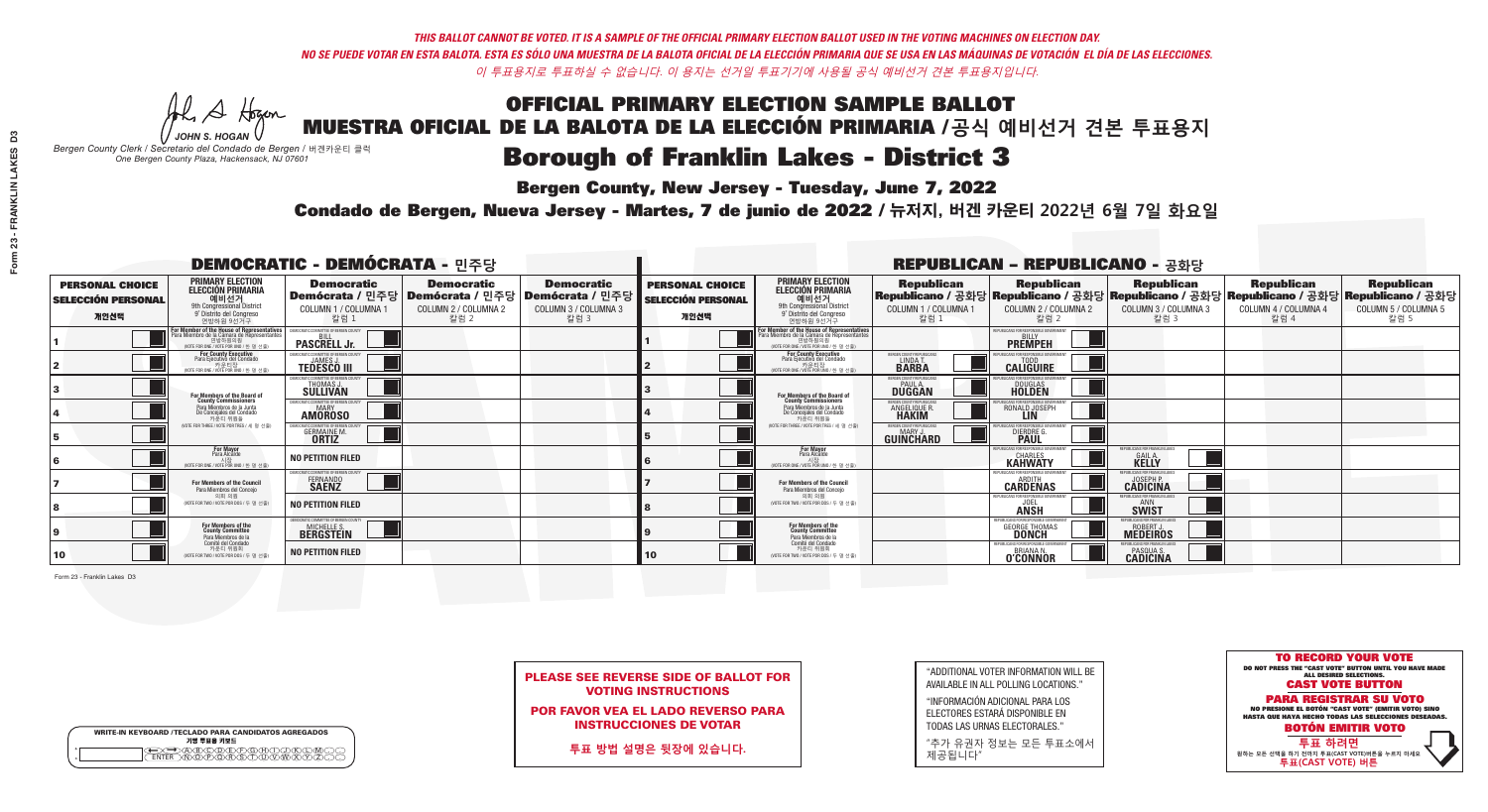**Bergen County, New Jersey - Tuesday, June 7, 2022** 

A Hogan *JOHN S. HOGAN*

| <b>WRITE-IN KEYBOARD /TECLADO PARA CANDIDATOS AGREGADOS</b><br>기명 투표용 키보드 |  |
|---------------------------------------------------------------------------|--|
| <b>BODEFORT</b><br><u>ስគለሽ እንደ አ</u>                                      |  |

*Bergen County Clerk / Secretario del Condado de Bergen /* 버겐카운티 클럭 *One Bergen County Plaza, Hackensack, NJ 07601*

Condado de Bergen, Nueva Jersey - Martes, 7 de junio de 2022 / 뉴저지, 버겐 카운티 2022년 6월 7일 화요일 *One Bergen County Plaza, Hackensack, NJ 07601*



PLEASE SEE REVERSE SIDE OF BALLOT FOR VOTING INSTRUCTIONS

POR FAVOR VEA EL LADO REVERSO PARA INSTRUCCIONES DE VOTAR

**투표 방법 설명은 뒷장에 있습니다.**

| "ADDITIONAL VOTER INFORMATION WILL BE |
|---------------------------------------|
| AVAILABLE IN ALL POLLING LOCATIONS."  |

"INFORMACIÓN ADICIONAL PARA LOS ELECTORES ESTARÁ DISPONIBLE EN TODAS LAS URNAS ELECTORALES."

"추가 유권자 정보는 모든 투표소에서 제공됩니다"

| <b>DEMOCRATIC - DEMÓCRATA - 민주당</b>                         |                                                                                                                                               |                                                                                       |                                                   |                                                                      |                                                             |                                                                                                                                                             |                                                            | <b>REPUBLICAN - REPUBLICANO - 공화당</b>                                                                                                           |                                                               |                                                   |                                                   |
|-------------------------------------------------------------|-----------------------------------------------------------------------------------------------------------------------------------------------|---------------------------------------------------------------------------------------|---------------------------------------------------|----------------------------------------------------------------------|-------------------------------------------------------------|-------------------------------------------------------------------------------------------------------------------------------------------------------------|------------------------------------------------------------|-------------------------------------------------------------------------------------------------------------------------------------------------|---------------------------------------------------------------|---------------------------------------------------|---------------------------------------------------|
| <b>PERSONAL CHOICE</b><br><b>SELECCIÓN PERSONAL</b><br>개인선택 | <b>PRIMARY ELECTION</b><br><b>ELECCIÓN PRIMARIA</b><br>예비선거<br>애비선거<br>9° Distrito del Congreso<br>연방하원 9선거구                                  | <b>Democratic</b><br>│Demócrata / 민주당│Demócrata / 민주당<br>COLUMN 1 / COLUMNA 1<br>칼럼 1 | <b>Democratic</b><br>COLUMN 2 / COLUMNA 2<br>칼럼 2 | <b>Democratic</b><br>Demócrata / 민주당<br>COLUMN 3 / COLUMNA 3<br>칼럼 3 | <b>PERSONAL CHOICE</b><br><b>SELECCIÓN PERSONAL</b><br>개인선택 | <b>PRIMARY ELECTION</b><br>ELECCIÓN PRIMARIA<br>9th Congressional District<br>9° Distrito del Congreso<br>연방하원 9선거구                                         | <b>Republican</b><br>COLUMN 1 / COLUMNA 1<br>칼럼 1          | <b>Republican</b><br>│Republicano / 공화당│Republicano / 공화당│Republicano / 공화당│Republicano / 공화당│Republicano / 공화당<br>COLUMN 2 / COLUMNA 2<br>칼럼 2 | <b>Republican</b><br>COLUMN 3 / COLUMNA 3<br>칼럼 3             | <b>Republican</b><br>COLUMN 4 / COLUMNA 4<br>칼럼 4 | <b>Republican</b><br>COLUMN 5 / COLUMNA 5<br>칼럼 5 |
|                                                             | For Member of the House of Representatives<br>Para Miembro de la Cámara de Representantes<br>연방하원의원<br>(VOTE FOR ONE / VOTE POR UNO / 한 명 선출) | <b>PASCRELL Jr.</b>                                                                   |                                                   |                                                                      |                                                             | F <mark>or Member of the House of Representatives</mark><br>Para Miembro de la Cámara de Representantes<br>연방하원의원<br>(VOTE FOR ONE / VOTE POR UNO / 한 명 선출) |                                                            | PUBLICANS FOR RESPONSIBLE GOVERNM<br><b>PREMPEH</b>                                                                                             |                                                               |                                                   |                                                   |
|                                                             | <b>For County Executive</b><br>Para Ejecutivo del Condado<br>가운티장<br>(VOTE FOR ONE / VOTE POR UNO / 한 명 선출)                                   | DEMOCRATIC COMMITTEE OF BERGEN COUNTY<br><b>TEDESCO III</b>                           |                                                   |                                                                      |                                                             | For County Executive<br>Para Ejecutivo del Condado<br>7) 카운티장<br>(VOTE FOR ONE / VOTE POR UNO / 한 명 선출)                                                     | <b>3ERGEN COUNTY REPUBLICAN:</b><br>LINDA T.               | PHRI ICANS ENR RESPONSIRI E GOVERNMEN<br><b>CALIGUIRE</b>                                                                                       |                                                               |                                                   |                                                   |
|                                                             | For Members of the Board of<br>County Commissioners                                                                                           | <b>EMOCRATIC COMMITTEE OF BERGEN COUNT</b><br>THOMAS J.                               |                                                   |                                                                      |                                                             | For Members of the Board of<br>County Commissioners                                                                                                         | ERGEN COUNTY REPUBLICAN<br><b>PAUL A.</b><br><b>DUGGAN</b> | <b>DOUGLAS</b>                                                                                                                                  |                                                               |                                                   |                                                   |
|                                                             | Para Miembros de la Junta<br>De Concejales del Condado<br>카운티 위원들                                                                             | <b><i>AOCRATIC COMMITTEE OF BERGEN COUNT</i></b><br><b>AMOROSO</b>                    |                                                   |                                                                      |                                                             | Para Miembros de la Junta<br>De Concejales del Condado<br>카우티 위원들                                                                                           | <b>ERGEN COUNTY REPUBLICAN</b><br>ANGELIQUE R              | RONALD JOSEPH<br><b>LIN</b>                                                                                                                     |                                                               |                                                   |                                                   |
|                                                             | NOTE FOR THREE / VOTE POR TRES / 세 명 선출)                                                                                                      | GERMAINE M.<br><b>ORTIZ</b>                                                           |                                                   |                                                                      |                                                             | (VOTE FOR THREE / VOTE POR TRES / 세 명 선출)                                                                                                                   | ERGEN COUNTY REPUBLICANS<br>GUINCHARD                      | DIERDRE G                                                                                                                                       |                                                               |                                                   |                                                   |
|                                                             | For Mayor<br>Para Alcalde                                                                                                                     | NO PETITION FILED                                                                     |                                                   |                                                                      |                                                             | <b>For Mayor</b><br>Para Alcalde<br>(VOTE FOR ONE / VOTE POR UNO / 한 명 선출)                                                                                  |                                                            | HRI ICANS ENR RESPONSIRI E I<br><b>CHARLES</b><br><b>KAHWATY</b>                                                                                | EPUBLICANS FOR FRANKLIN LAKES<br><b>GAILA</b><br><b>KELLY</b> |                                                   |                                                   |
|                                                             | <b>For Members of the Council</b><br>Para Miembros del Conceio                                                                                | EMOCRATIC COMMITTEE OF BERGEN COUNTY<br>FERNANDO                                      |                                                   |                                                                      |                                                             | <b>For Members of the Council</b><br>Para Miembros del Concejo                                                                                              |                                                            | PHRI ICANS ENR RESPONSIRI E GOVERNME<br><b>CARDENAS</b>                                                                                         | FPHRI ICANS FOR FRANKLIN LAKE<br><b>CADICINA</b>              |                                                   |                                                   |
|                                                             | 의회 의워<br>(VOTE FOR TWO / VOTE POR DOS / 두 명 선출)                                                                                               | <b>NO PETITION FILED</b>                                                              |                                                   |                                                                      |                                                             | 의회 의워<br>NOTE FOR TWO / VOTE POR DOS / 두 명 선출)                                                                                                              |                                                            | PUBLICANS FOR RESPONSIBLE (<br><b>ANSH</b>                                                                                                      | UBI ICANS FOR FRANKI IN I AKFS<br><b>SWIST</b>                |                                                   |                                                   |
|                                                             | For Members of the<br>County Committee<br>Para Miembros de la                                                                                 | <b>NO PETITION FILED</b>                                                              |                                                   |                                                                      |                                                             | For Members of the<br>County Committee<br>Para Miembros de la                                                                                               |                                                            | REPUBLICANS FOR RESPONSIBLE G<br><b>CONSTANTINIDES</b>                                                                                          | REPUBLICANS FOR FRANKLIN LAKES<br>ANDREW WARREN               |                                                   |                                                   |
| 10                                                          | Comité del Condado<br>카운티 위원회<br>(VOTE FOR TWO / VOTE POR DOS / 두 명 선출)                                                                       | <b>NO PETITION FILED</b>                                                              |                                                   |                                                                      | 10                                                          | Comité del Condado<br>카운티 위원회<br>(VOTE FOR TWO / VOTE POR DOS / 두 명 선출)                                                                                     |                                                            | REPUBLICANS FOR RESPONSIBLE GOVERNMEN<br>CATHERINE<br><b>MAZZOLA</b>                                                                            |                                                               |                                                   |                                                   |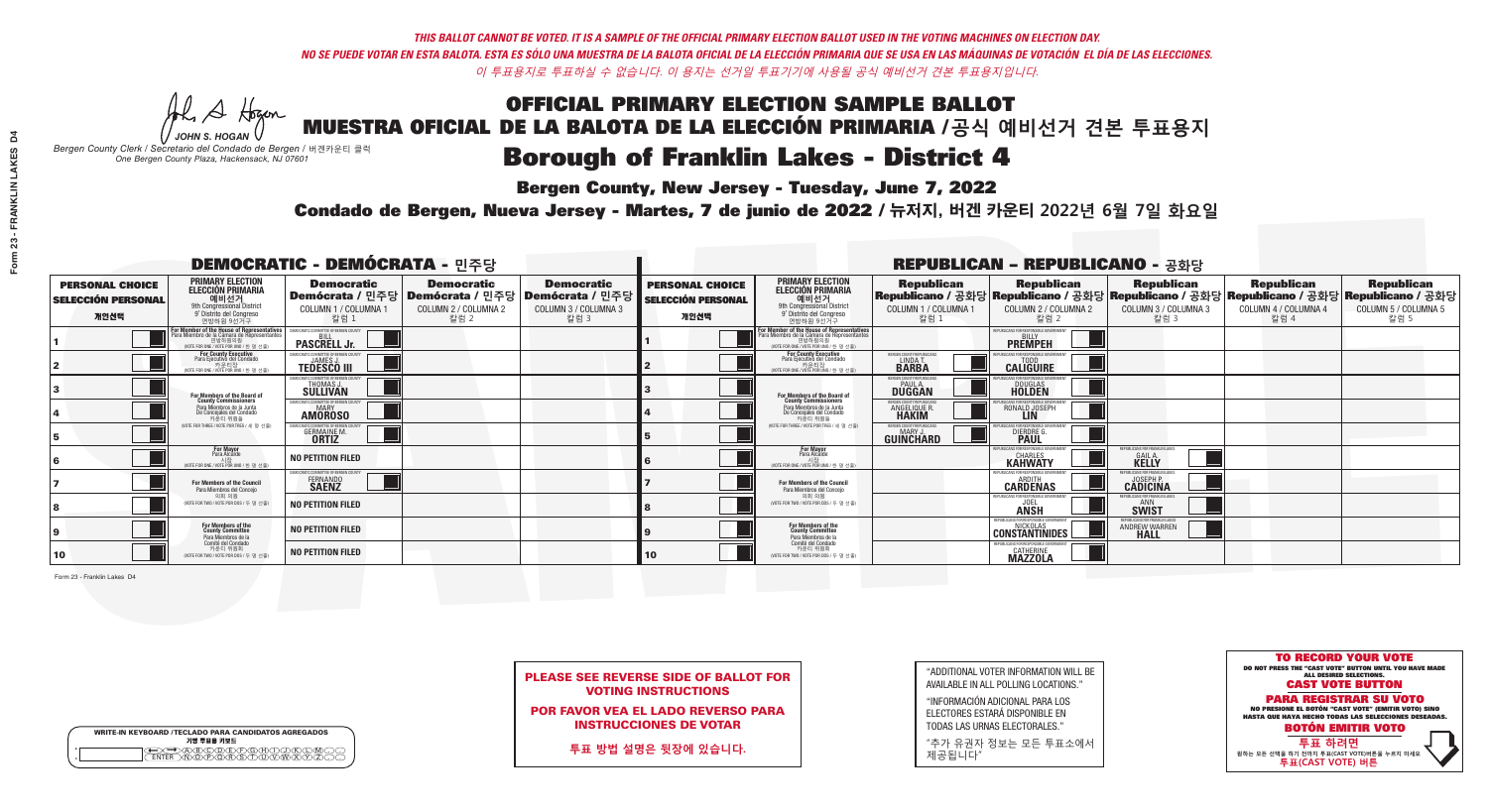**Bergen County, New Jersey - Tuesday, June 7, 2022** 

A Hogan *JOHN S. HOGAN*

| <b>WRITE-IN KEYBOARD /TECLADO PARA CANDIDATOS AGREGADOS</b><br>기명 투표용 키보드 |  |
|---------------------------------------------------------------------------|--|
| EQ<br>DECOCO CONDO CO<br><b>FNTFR</b>                                     |  |

*Bergen County Clerk / Secretario del Condado de Bergen /* 버겐카운티 클럭 *One Bergen County Plaza, Hackensack, NJ 07601*

Condado de Bergen, Nueva Jersey - Martes, 7 de junio de 2022 / 뉴저지, 버겐 카운티 2022년 6월 7일 화요일 *One Bergen County Plaza, Hackensack, NJ 07601*



PLEASE SEE REVERSE SIDE OF BALLOT FOR VOTING INSTRUCTIONS

POR FAVOR VEA EL LADO REVERSO PARA INSTRUCCIONES DE VOTAR

**투표 방법 설명은 뒷장에 있습니다.**

"ADDITIONAL VOTER INFORMATION WILL BE AVAILABLE IN ALL POLLING LOCATIONS."

"INFORMACIÓN ADICIONAL PARA LOS ELECTORES ESTARÁ DISPONIBLE EN TODAS LAS URNAS ELECTORALES."

"추가 유권자 정보는 모든 투표소에서 제공됩니다"

| <b>DEMOCRATIC - DEMÓCRATA - 민주당</b>                         |                                                                                                                                               |                                                                          |                                                   |                                                                                                        | <b>REPUBLICAN - REPUBLICANO - 공화당</b>                       |                                                                                                                                                |                                                            |                                                                                                                                                  |                                                        |                                                   |                                                   |  |
|-------------------------------------------------------------|-----------------------------------------------------------------------------------------------------------------------------------------------|--------------------------------------------------------------------------|---------------------------------------------------|--------------------------------------------------------------------------------------------------------|-------------------------------------------------------------|------------------------------------------------------------------------------------------------------------------------------------------------|------------------------------------------------------------|--------------------------------------------------------------------------------------------------------------------------------------------------|--------------------------------------------------------|---------------------------------------------------|---------------------------------------------------|--|
| <b>PERSONAL CHOICE</b><br><b>SELECCIÓN PERSONAL</b><br>개인선택 | <b>PRIMARY ELECTION</b><br><b>ELECCIÓN PRIMARIA</b><br>에비선거<br>애 Congressional District<br>9° Distrito del Congreso<br>연방하원 9선거구              | <b>Democratic</b><br>COLUMN 1 / COLUMNA 1<br>칼럼 1                        | <b>Democratic</b><br>COLUMN 2 / COLUMNA 2<br>칼럼 2 | <b>Democratic</b><br>│Demócrata / 민주당│Demócrata / 민주당│Demócrata / 민주당┃<br>COLUMN 3 / COLUMNA 3<br>칼럼 3 | <b>PERSONAL CHOICE</b><br><b>SELECCIÓN PERSONAL</b><br>개인선택 | <b>PRIMARY ELECTION</b><br>ELECCIÓN PRIMARIA<br>예비선거<br><sup>애</sup> Congressional District<br><sup>9</sup> Distrito del Congreso<br>연방하원 9선거구 | <b>Republican</b><br>COLUMN 1 / COLUMNA 1<br>칼럼 :          | <b>Republican</b><br>│Republicano / 공화당│Republicano / 공화당│Republicano / 공화당│Republicano / 공화당│Republicano / 공화당│<br>COLUMN 2 / COLUMNA 2<br>칼럼 2 | <b>Republican</b><br>COLUMN 3 / COLUMNA 3<br>칼럼 3      | <b>Republican</b><br>COLUMN 4 / COLUMNA 4<br>칼럼 4 | <b>Republican</b><br>COLUMN 5 / COLUMNA 5<br>칼럼 5 |  |
|                                                             | For Member of the House of Representatives<br>Para Miembro de la Cámara de Representantes<br>연방하원의원<br>(VOTE FOR ONE / VOTE POR UNO / 한 명 선출) | <b>PASCRELL Jr.</b>                                                      |                                                   |                                                                                                        |                                                             | For Member of the House of Representatives<br>Para Miembro de la Cámara de Representantes<br>연방하원의원<br>(VOTE FOR ONE / VOTE POR UNO / 한 명 선출)  |                                                            | <b>PREMPEH</b>                                                                                                                                   |                                                        |                                                   |                                                   |  |
|                                                             | <b>For County Executive</b><br>Para Ejecutivo del Condado<br>가운티장<br>(VOTE FOR ONE / VOTE POR UNO / 한 명 선출)                                   | DEMOCRATIC COMMITTEE OF BERGEN COUNTY<br><b>TEDESCO III</b>              |                                                   |                                                                                                        |                                                             | <b>For County Executive</b><br>Para Ejecutivo del Condado<br>가운티장<br>(VOTE FOR ONE / VOTE POR UNO / 한 명 선출)                                    | BERGEN COUNTY REPUBLICANS<br>LINDA T.                      | <b>CALIGUIRE</b>                                                                                                                                 |                                                        |                                                   |                                                   |  |
|                                                             | For Members of the Board of<br>County Commissioners                                                                                           | MOCRATIC COMMITTEE OF BERGEN COUN'<br>THOMAS J.                          |                                                   |                                                                                                        |                                                             | For Members of the Board of<br>County Commissioners                                                                                            | ERGEN COUNTY REPUBLICAN<br><b>PAUL A.</b><br><b>DUGGAN</b> | <b>DOUGLAS</b><br><b>HOLDEN</b>                                                                                                                  |                                                        |                                                   |                                                   |  |
|                                                             | Para Miembros de la Junta<br>De Concejales del Condado<br>카우티 위원들                                                                             | <b>IMOCRATIC COMMITTEE OF BERGEN COUNTY</b><br><b>AMOROSO</b>            |                                                   |                                                                                                        |                                                             | Para Miembros de la Junta<br>De Concejales del Condado<br>카운티 위원들                                                                              | BERGEN COUNTY REPUBLICANS<br>ANGELIQUE R.                  | BLICANS FOR RESPONSIBLE GOVERNMEN<br>RONALD JOSEPH                                                                                               |                                                        |                                                   |                                                   |  |
|                                                             | (VOTE FOR THREE / VOTE POR TRES / 세 명 선출)                                                                                                     | ATIC COMMITTEE OF BERGEN COUNT<br><b>GERMAINE M.</b>                     |                                                   |                                                                                                        |                                                             | (VOTE FOR THREE / VOTE POR TRES / 세 명 선출)                                                                                                      | ERGEN COUNTY REPUBLICAN<br><b>GUINCHARD</b>                | DIERDRE G                                                                                                                                        |                                                        |                                                   |                                                   |  |
|                                                             | For Mayor<br>Para Alcalde<br>시장<br>(VOTE FOR ONE / VOTE POR UNO / 한 명 선)                                                                      | <b>NO PETITION FILED</b>                                                 |                                                   |                                                                                                        |                                                             | <b>For Mayor</b><br>Para Alcalde<br>NOTE FOR ONE / VOTE POR UNO / 한 명 선출                                                                       |                                                            | <b>CHARLES</b><br><b>KAHWATY</b>                                                                                                                 | PUBLICANS FOR FRANKLIN LAKE<br><b>GAIL A.</b><br>KELLY |                                                   |                                                   |  |
|                                                             | For Members of the Council<br>Para Miembros del Conceio                                                                                       | MOCRATIC COMMITTEE OF BERGEN COUNTY<br>FERNANDO<br><b>SAENZ</b>          |                                                   |                                                                                                        |                                                             | <b>For Members of the Council</b><br>Para Miembros del Conceio                                                                                 |                                                            | PUBLICANS FOR RESPONSIBLE GO'<br><b>CARDENAS</b>                                                                                                 | CANS FOR FRANKLIN LAKE<br><b>CADICINA</b>              |                                                   |                                                   |  |
|                                                             | 의회 의원<br>(VOTE FOR TWO / VOTE POR DOS / 두 명 선출)                                                                                               | NO PETITION FILED                                                        |                                                   |                                                                                                        |                                                             | 의회 의원<br>WOTE FOR TWO / VOTE POR DOS / 두 명 선출)                                                                                                 |                                                            | PUBLICANS FOR RESPONSIBLE GOVERNMENT<br><b>JOEL</b><br><b>ANSH</b>                                                                               | PUBLICANS FOR FRANKLIN LAKE<br><b>SWIST</b>            |                                                   |                                                   |  |
|                                                             | For Members of the<br>County Committee<br>Para Miembros de la                                                                                 | EMOCRATIC COMMITTEE OF BERGEN COUNTY<br><b>EXAMPLEY I.</b><br>HEIMBERGER |                                                   |                                                                                                        |                                                             | For Members of the<br>County Committee<br>Para Miembros de la<br>Comité del Condado                                                            |                                                            | REPUBLICANS FOR RESPONSIBLE G<br><b>DENNIS</b><br><b>BONAGURA</b>                                                                                | <b>UBLICANS FOR FRANKLIN LAKE</b><br>ANTHONY J.        |                                                   |                                                   |  |
| 10                                                          | Comité del Condado<br>카운티 위원회<br>(VOTE FOR TWO / VOTE POR DOS / 두 명 선출)                                                                       | DEMOCRATIC COMMITTEE OF BERGEN COUNTY<br>ELAINE R.                       |                                                   |                                                                                                        | 10                                                          | 카운티 위원회<br>(VOTE FOR TWO / VOTE POR DOS / 두 명 선출)                                                                                              |                                                            | REPUBLICANS FOR RESPONSIBLE GOVERNME<br><b>VIERHEILIG</b>                                                                                        | <b>ILICANS FOR FRANKLIN LAK</b><br><b>KELLY</b>        |                                                   |                                                   |  |